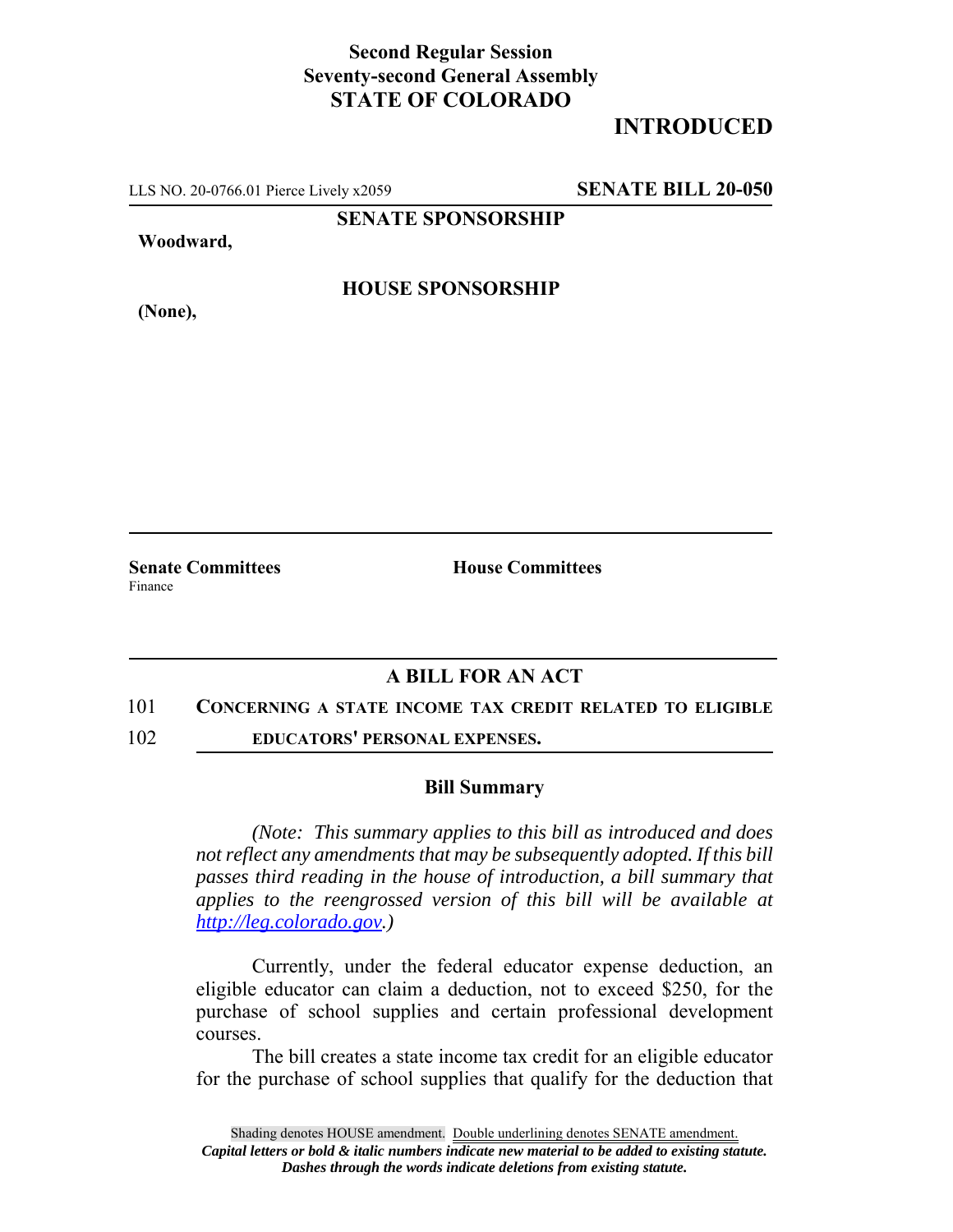exceeds \$250 but are less than \$750. The amount of the credit that exceeds the educator's income taxes is refunded to the educator.

 *Be it enacted by the General Assembly of the State of Colorado:* **SECTION 1.** In Colorado Revised Statutes, **add** 39-22-543 as follows: **39-22-543. Credit for eligible educators' purchases of classroom supplies - legislative declaration - definitions - repeal.** (1) THE GENERAL ASSEMBLY DECLARES THAT THE PURPOSE OF THE TAX EXPENDITURE IN THIS SECTION IS TO REIMBURSE ELIGIBLE EDUCATORS FOR CERTAIN OUT-OF-POCKET COSTS INCURRED IN EDUCATING THE STATE'S K-12 STUDENTS. (2) AS USED IN THIS SECTION, UNLESS THE CONTEXT OTHERWISE REQUIRES: (a) "ELIGIBLE EDUCATOR" MEANS AN INDIVIDUAL WHO IS QUALIFIED AS AN ELIGIBLE EDUCATOR UNDER THE FEDERAL EDUCATOR EXPENSE DEDUCTION, 26 U.S.C. SEC. 62 (d)(1), AS AMENDED. (b) "QUALIFYING EXPENSES" MEANS THE EXPENSES DESCRIBED IN 16 26 U.S.C. sec. 62 (a)(2)(D)(ii), AS AMENDED. (3) (a) FOR INCOME TAX YEARS COMMENCING ON OR AFTER JANUARY 1, 2020, BUT PRIOR TO JANUARY 1, 2025, AN ELIGIBLE EDUCATOR IS ALLOWED A CREDIT AGAINST THE INCOME TAXES IMPOSED BY THIS ARTICLE 22 IN AN AMOUNT EQUAL TO THE EDUCATOR'S QUALIFYING EXPENSES IN EXCESS OF TWO HUNDRED FIFTY DOLLARS BUT 22 NOT EXCEEDING SEVEN HUNDRED FIFTY DOLLARS. (b) THE AMOUNT OF THE CREDIT UNDER THIS SECTION THAT EXCEEDS THE ELIGIBLE EDUCATOR'S INCOME TAXES DUE IS REFUNDED TO

THE EDUCATOR.